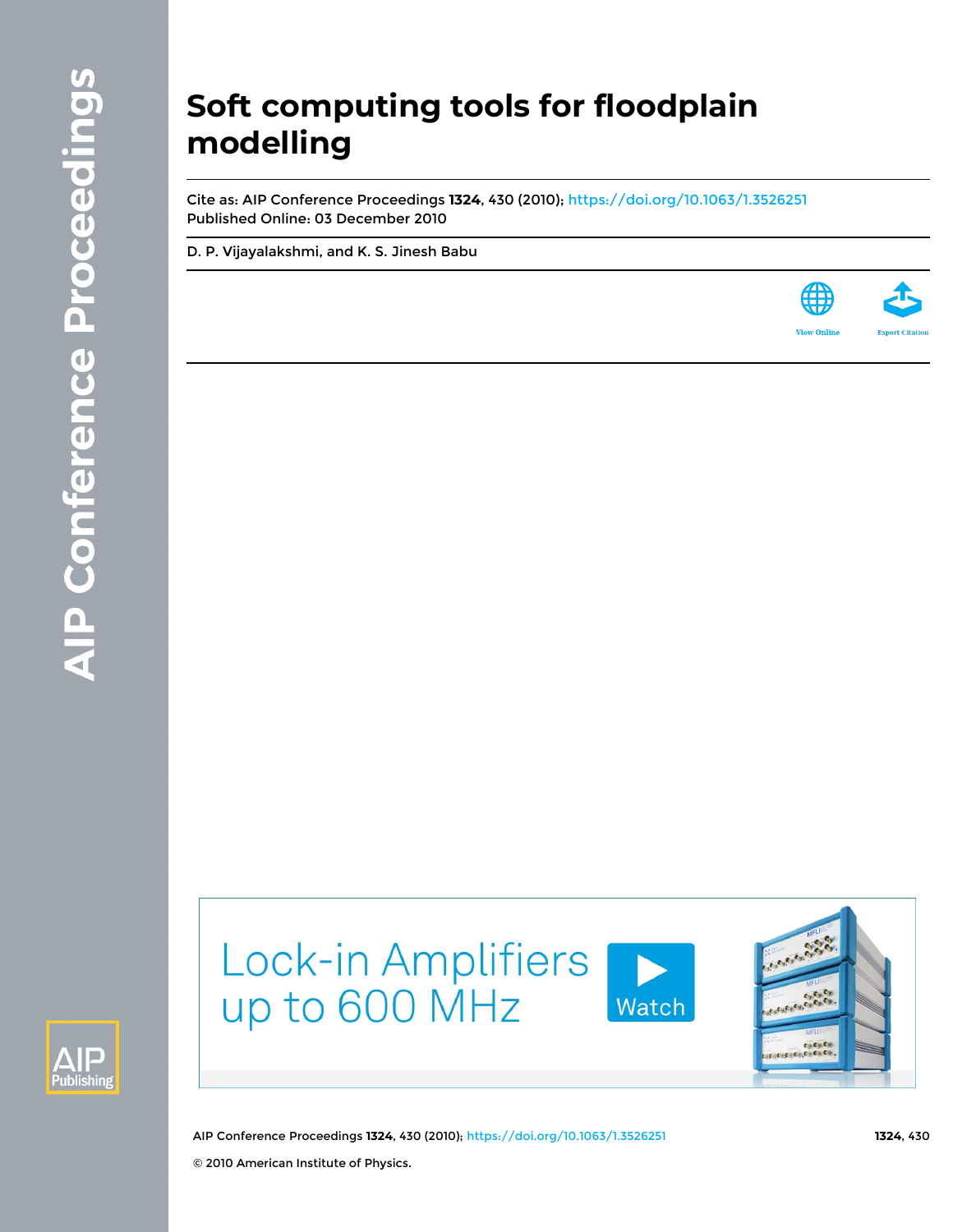## **Soft computing tools for floodplain modelling**

**D. P. Vijayalakshmi\* K. S. Jinesh Babu\*\*** 

\* Former Research Scholar, Civil Engineering Department, IIT Madras, Tamil Nadu, India

\*\* Assistant Professor, Civil Engineering Department, Anna University of Technology - Tirunelveli, Tamil Nadu, India

\*E-mail: er\_dpviji@yahoo.co.in \*\*Email : er\_jinesh\_babu@yahoo.co.in

Abstract -The most common reaso[n for flooding could be over](mailto:er_dpviji@yahoo.co.in)topping of rive[r or stream due to heavy downfall.](mailto:er_jinesh_babu@yahoo.co.in) A floodplain is the normally dry land area adjoining river or stream that is inundated during flood events and it carries flow in excess of the river or stream capacity. Flood frequency and flood water-surface elevations are the vital components for the flood hazard mapping. This paper focuses the soft computing methodology that incorporates advanced technologies for hydrologic and hydraulic analyses that are needed to be carried out to predict the flood water-surface elevations for any ungaged watershed.

#### I. INTRODUCTION

Flooding is considered as the world's most costly type of natural disaster in terms of both human causalities and property damage [7]. The extreme flood events could cause severe damage to property, agricultural productivity, industrial production, agricultural productivity, industrial production, communication networks and infrastructure, especially in the downstream parts of catchments. The annual disaster record reveals that flood occurrence has increased about 10 folds during the last 45 years, from 20 events in the year 1960, to 190 events in the year 2005 [6]. As a result, extreme floods are posing a great concern and challenge to design engineers, reinsurance industries, policy makers and to the government.

With increase in settlement of population around floodplain areas, the flood-induced damages are continuously increasing. Activities like land clearing for urbanisation or agriculture, development of infrastructures such as highway and bridges in the floodplain are further aggravating the flood magnitude. The complete flood protection with provision of great flood control structures like flood dams are practically impossible due to its high cost. Also, the behaviour of flood due to flood mitigation project such as river widening and straightening should be thoroughly analysed as this kind of mitigation works may transfer the flood problem form upstream to the downstream part of the river. The literature review manifest that the best way to analyse the flood behaviour is generating the flood-prone or flood hazard map. These maps could show areas likely to be flooded, from readily available information. Flood hazard maps show the extent of inundation, determined from a study of flooding at the given location.

### II. INDIAN SCENARIO

India is one of the worst flood-affected countries, being second in the world after Bangladesh and accounts for one fifth of global death count due to floods. About 40 million hectares is flood-prone, which is about 12% of the total geographical area (328 million ha) of the country [7]. The 1986 flood on the Godavari River, with a peak discharge of about 99,300  $\text{m}^3$ /s [5], is the largest flood on record in the entire Indian subcontinent till date [4]. The flooding occurs typically during July – September due to the formation of heavy tropical storms, ever decreasing channel capacity due to encroachments on river beds, and sometime due to tidal backwater effects from the

sea [3]. Thus, it is of prime importance to minimise the property damage, reduce infrastructure disturbances, and identify zones and building structures having greater flood hazard and flood risk.

Work has continued on mapping of the flood-prone areas in India. Several agencies, such as the Central Water Commission - CWC (Flood Atlas of India), the Building Materials and Technology Promotion Council BMTPC (Vulnerability Atlas of India), and the National Atlas and Thematic Mapping Organization - NATMO (Natural Hazard Map of India), have been involved in the flood-hazard mapping. These and other studies indicate that the areas that are frequently vulnerable to flooding in the country are:

- 1. Sub-Himalayan region and the Ganga plains
- 2. Brahmaputra Valley
- 3. Punjab plains<br>4. Mahanadi-Go
- 4. Mahanadi-Godavari-Krishna-Kaveri Delta plains
- 5. Lower Narmada-Tapti-Mahi Valleys
- III. HYDROLOGIC & HYDRAULIC ANALYSIS

Hydrologic and hydraulic analyses of floods are required for the planning, design, and management of many types of facilities, including hydro-systems within a floodplain or watershed. These analyses are needed for determining potential flood elevations and depths, area of inundation, sizing of channels, levee heights, right of way limits, design of highway crossings and culverts, and many others. The typical requirements include [2]:

- 1. Floodplain information studies: Development of information on specific flood events such as 10, 100, and 500-year frequency events.
- 2. Evaluation of future land-use alternatives: Analysis of a range of flood events (with different frequencies) for existing and future land uses to determine flood-hazard potential, flood damage, and environmental impact.
- 3. Evaluation of flood-loss reduction measures: Analysis of a range of flood events (with different frequencies) to determine flood damage reduction associated with specific design flows.
- 4. Design studies: Analysis of specific flood events for sizing facilities to assure safety against failure.
- 5. Operation studies: Evaluation of a system to determine if the demands placed upon it by specific flood events can be met.

The methods used in hydrologic and hydraulic and the control of the purpose and scope of the purpose and scope of the purpose and scope of the purpose and scope of the project and the data availability.

CP1324, *International Conference on Methods and Models in Science and Technology (ICM2ST-10)*  edited by R. B. Patel and B. P. Singh © 2010 American Institute of Physics 978-0-7354-0879-1/10/\$30.00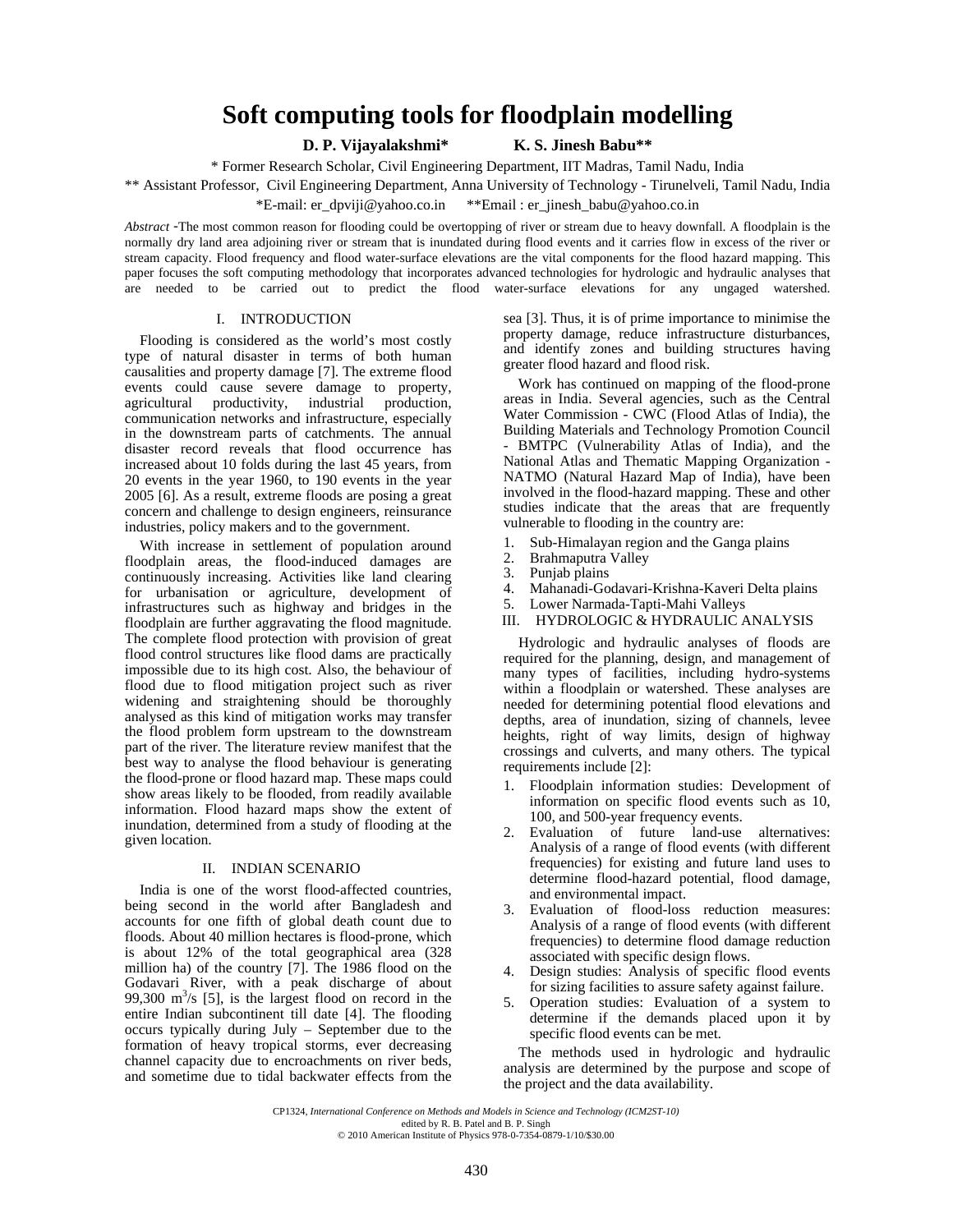Hydrological modelling is used to simulate rainfallrunoff, enabling to assess flood risk, improve decisionmaking about protection measures and mitigate the damage caused by flooding. Hydrologic analysis for floodplains entails either a rainfall-runoff analysis or a flood-flow frequency analysis. If information from an adequate number of historical annual instantaneous peak discharges is available, the flood-flow frequency analysis can be performed to determine peak discharge for various return periods. Otherwise a rainfall-runoff analysis must be performed using a historical storm or design storm for a particular return period to develop a storm runoff hydrograph.

Hydraulic analysis deals with the dynamics of flow in a river or channel and in overbank areas. Hydraulic analysers predict water-surface elevations and flow velocities in time and space using the boundary conditions such as the results of hydrologic models and recorded flood data [1]. For a detailed and rigorous comprehensive analysis, an unsteady-flow analysis based upon a hydraulic-routing model and storm runoff hydrograph can be used to define more accurately maximum water-surface elevation. The unsteady-flow analysis could provide more detailed information such as the routed-discharge hydrographs at various locations throughout a river reach.

#### IV. SOFT COMPUTING TOOLS

Planning, execution, monitoring and assessment of flood mitigation projects based on the holistic and integrated approach of Integrated Flood Management (IFM) require knowledge of the entire river basin to ensure a more effective output and outcome. Advances in geospatial technologies (Global Positioning System (GPS), Remote Sensing (RS) and Geographic Information System (GIS)) have enabled the acquisition of data and analysis of the river basin for urban flood hazard mapping in a faster and more accurate manner. GIS facilitates integration of spatial and non-spatial geographical data such as rainfall and stream flows, river cross-sections and profiles and river basin characteristics. Other information such as flood maps, infrastructures, land-use and socio-economic information can be inventoried for future use. Flood maps prepared using satellite images of real flood events and information from the ground are useful for flood damage assessment, future flood mitigation planning and validation of hydrologic and hydraulic analysis.

Hydrologic analysis of floods can be carried out using HEC-HMS (developed by U.S Army Corps of Engineers) to derive the storm-runoff hydrograph for a particular return period. HEC-HMS is designed to simulate the rainfall-runoff processes of dendritic watershed systems and it is the successor to HEC-1. Hydrologic elements are arranged in a dendritic network, and computations are performed in an upstream-to-downstream sequence. The physical representation of a watershed is accomplished with a basin model. Basin model in HEC-HMS is set up for each sub-basin using two hydrologic elements: subbasin and junction. Sub-basin element handles the infiltration loss and base-flow computations, and rainfall-runoff transformation process. Junction element handles the observed flow data and is mainly used for the comparison of the observed flow hydrographs with the simulated flow hydrographs. Meteorologic model in HEC-HMS is the major component that is responsible for the definition of the meteorologic boundary conditions for the sub-basins. It<br>includes precipitation, evapotranspiration and evapotranspiration and snowmelt methods to be used in simulations.

The time span of a simulation is controlled by control specifications and it include a starting date and time, ending date and time, and a time interval. A simulation run is created by combining a basin model, meteorologic model, and control specifications. Simulation results include information on peak flow and total volume. Analysis tools are also designed to work with simulation runs to provide additional information or processing.. Model calibration need to be carried out to obtain optimal values of parameters of different methods used in sub-basin and junction elements. The calibrated model is then used for runoff generation for different frequency storms. The source of the frequency storms is the Intensity-Duration-Frequency curves which are prepared based on long records of precipitation data.

Hydraulic analysis of floods can be carried out using HEC-RAS (developed by U.S Army Corps of Engineers) and it is a succeeded version of HEC-2. Earlier it could only be used for steady, gradually varied flow modelling. The capability of unsteady flow modelling was added in 2001. HEC-RAS model can perform water surface calculations for gradually varied steady flow for a river reach, or a full network of channels. It is capable of modelling subcritical, supercritical and mixed flow regime water surface profiles. The steady flow component is based on the solution of the one dimensional energy equations. A peak discharge is applied at each cross section to determine the maximum water surface elevation. The unsteady flow component of HEC-RAS simulates onedimensional unsteady flow through a full network of open channels and is primarily used for subcritical flow regime calculations but may also be applied for supercritical and rapidly varied flows. The unsteady flow module has some additional capabilities like it can model storage area and hydraulic connections between storage areas. The unsteady flow analysis is performed by applying the full equations of motion called St. Venant Equations at a cross-section with upstream and downstream boundary conditions and various other parameters.

The geometric data required to define includes:

- Cross-section data
- Reach lengths (measured between cross sections)
- Stream junction information (Reach lengths across junctions and tributary angles)

For an unsteady flow, hydraulic structures are modeled considering the physical parameters of the structure in the appropriate format in the HEC-RAS data editor. The types of structures that can be modeled in HEC-RAS include bridges, culverts, inline and lateral weirs and gates, spillways and levees. Moreover the unsteady component can model storage areas, hydraulic connections between storage areas, hydraulic connections between stream reaches, pumping stations, flap-gated culverts. Other features include floodplain